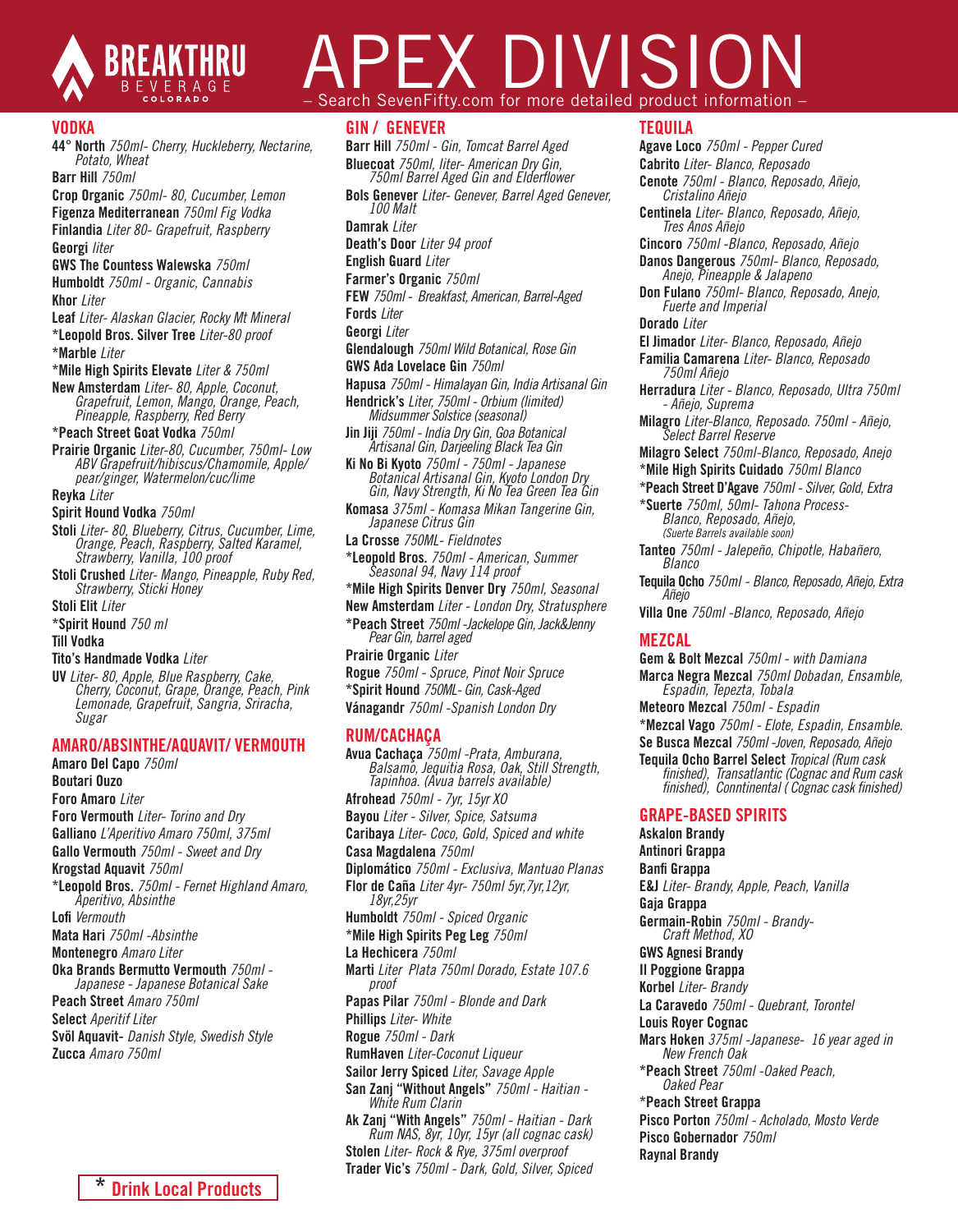# WHISKEY, WHISKY

# AMERICAN WHISKEY BOURBON (MINIMUM 51% CORN)

Bomberger's *750ml -Bourbon* Coopers Craft *Liter - Bourbon and Reserve* Douglas and Todd *750ml - Bourbon* Eight & Sand *750ml - Bourbon* FEW *750ml - Straight Bourbon, Cold Cut Bourbon* Fistful of Bourbon *750ml , 90 Proof* Gentry *750ml -Bourbon* Hatfield & McCoy *750ml Bourbon* Hillbilly *750ml Bourbon, 101 Proof* Hudson *750ml - Baby Bourbon* \*Laws *750ml - Bourbon 95, Cask Strength 115, Six Year Bonded 100* \*Leopold Bros. *750ml - Straight Bourbon 90,*  \*Mile High Spirits Fireside *750ml -Bourbon*  Michter's *750ml - Small Batch Bourbon* Old Forester *86 Proof, 100 Proof. 750ml -1870, 1897, 1910, 1920, Statesman* \*Peach Street *750ml - Bourbon, 5yr Bourbon* Widow Jane 10yr *750ml 375ml - 10 yr Bourbon* Woodford Reserve *Liter - Distillers Select, Double Oak* AMERICAN WHISKEY FEW *750ml - American Whiskey*

\*Leopold Bros. *750ml - American Small Batch Whiskey* \*Marble *750ml - Hoover's Revenge 84 Proof, Hoover's Revenge Fighting Whiskey 101 Proof* Michter's *750ml - American Unblended* Pabst Blue Ribbon Whiskey *750ml White Whiskey* Rogue Dead Guy *750ml*

### WHEAT (MINIMUM 51% WHEAT)

\*Laws *750ml - Bonded Centennial Wheat* Woodford Reserve *- Straight Wheat*

### **TENNESSEE**

Gentleman Jack *Liter-Tennessee Whiskey* Jack Daniel's *Liters- Tennessee Whiskey* 

### BONDED

\*Laws *750ml - Bonded Bourbon Six Year 100, Centennial Wheat 100, and Rye 100, Henry Road Malt 100*

Old Forester *750ml - 1897*

Leopold Bros. Bonded 5-Year Straight Bourbon *- 750ml, 100 Proof*

### BARRELPROOF/CASKSTRENGTH

Jack Daniels Single Barrel Proof *Liters-Tennessee Whiskey* \*Laws *750ml - Cask Strength Bourbon and Rye*

Peerless *750ml - Barrel Proof Sweet Mash Rye* Rossville *Barrel Proof Rye*

Widow Jane *10yr Never Walk Alone 100proof*  Peach Street *CO Straight Bourbon*

### RYE (MINIMUM 51% RYE)

FEW *750ml - Straight Rye , Immortal Rye* Hillbilly *750ml* Hudson *750ml - Manhattan Rye, Maple Rye* Jack Daniel's Rye *Liter* Jack Daniel's Single Barrel Rye *Liter* Kentucky Owl *750ml - Rye* \*Laws *750ml - Rye 95, Bonded, Cask Strength* \*Leopold Bros. *750ml - Maryland Style Rye, Seasonal* Limousine *750ml - Rye* Michter's *750ml - Rye* Old Forester *Liter - Rye* \*Peach Street *750ml - Smoked Rye*  Peerless *750ml - Sweet Mash Rye* Rogue Dead Guy *750ml - Rye* Rossville *750ml - Rye, Barrel Proof Rye* Whistle Pig *750ml - Rye, 10yr, 12yr, 15yr, 18 yr, Boss Hog Rye, Farm Stock* Widow Jane *750ml - Rye* Woodford Reserve *Liter 750ml 375ml - Oak aged Rye, Oak and Applewood aged Rye* 

### MALT (MINIMUM 51% MALTED BARLEY)

FEW *750ml - Single Malt* \*Laws *750ml - Henry Road Malt 100* \*Peach Street *750ml - Single Malt* Rogue Dead Guy *750ml - Single Malt Whiskey* Spirit Hound *Malt Whiskey* Westword *American Single Malt* Woodford Reserve *Liter- Malt*

### SINGLE BARREL

FEW *750ml - 101 Straight Bourbon, 101 Straight Rye*

Jack Daniel's, *Barrelproof, Rye* \*Laws *750ml - Farmer's Select, Cask Strength Bourbon and Rye*

Michter's *750ml - Rye* \*Peach Street *750ml - Colorado Straight Bourbon, 5yr Bourbon*

# JAPANESE WHISKY

Akashi *750ml - Japanese Whisky, Ume Plum Whisky, Single Malt, Sherry Cask, Limited Editions*

Akkeshi *200ml - Japanese Whisky, Single Malt, Limited Editions* 

Ichiro's Malt *750ml - Japanese Whisky, Malt & Grain, Single Malt, Limited Editions*

Kanosuke *200ml - Japanese Whisky, Single Malt, Limited Editions* 

Mars *750ml - Japanese Whisky, Iwai, Iwai 45, Iwai Tradition, Iwai Tradition Wine Cask, Iwai Traditional Seasonal Cask, Komagatake Single Malt, Limited Editions*

# ITALIAN WHISKY

Puni *750ml - Alba (3yr Marsala & Islay cask), Sole (4yr Bourbon & Sherry cask), Gold (5yr ex-Bourbon cask), Vina (5yr Marsala Vergine cask)*

# SCOTCH SINGLE MALT BY REGION **SPEYSIDE**

Balvenie *Balvenie 12yr doublewood, 14yr Caribbean, 17yr doublewood,21yr portwood, 30yr , TUN1509 batch 6 & 7, Single Barrels: 12yr ,15yr ,21yr, Stories: 12yr Sweet Toast of American oak, 14yr Week of Peat, (40yr, 50yr available please ask)*

Stories *12yr Sweet Toast, 14 yr Week of Peat,* 

Benriach *10, Smoky 10, 12, Smoky 12, 21, 25, 30, Cask Strength Edition*

Glenfiddich *12yr , 14yr Bourbon Rsv, 15yr Solera, 18yr Sm Batch, 21yr rum cask, 23yr Grand Cru, 26yr , 30yr, IPA Cask, Fire & Cane, (40yr ,50yr available please ask)*

### HIGHLAND

Glendronach *12, 15, 18, 21, Peated, Cask Strength Edition, Kingsman*

Glenglassaugh *Evolution, Revival, Torfa*

Loch Lomand *Original, 12, 18*

The Dalmore *12,15,18, 25, Port Wood, Cigar Malt, King Alexander III (40, 45yr available please ask)*

Tomatin *12, 14, 18, 36, Cu Bocan, Dualchas*

### LOWLANDS

Aerstone *10 yr Land Cask, 10 yr Sea Cask* Girvan Grain *App.4, 25 yr*

ISLAND

Jura *750ml - 10, 7 Wood, 18*

**CAMPBELTON** 

Glen Scotia - *Double, 15, 18, 25, Victoria* 

# BLENDED SCOTCH/MALT

Clan MacGregor *Liter – Blended Scotch*

Compass Box *Peat Monster Blended Malt, Hedonism Blended Grain,Oak Cross Blended Malt, Spice Tree Blended Malt, The Story of The Spaniard Blended Malt, Limited Editions* 

Grants *Liter-Blended Scotch*

Great King Street *Artist Blended Scotch* Great King Street *Glasgow Blended Scotch Peated*

John Barr *Liter-Blended Scotch*

Monkey Shoulder *Blended Malt (No Peat)* Shackleton *Blended Malt (Light Peat)*

# IRISH WHISKEY

Busker*750ml* Glendalough *750ml - Blended, 7yr Porter Beer,17yr Mizunara, Poitin, 25yr* Hell-Cat Maggie *750ml*

### Slane *Liter*

Tullamore D.E.W. *Whiskey Original Liter,750ml -12yr, 14yr Single Malt, 15yr Trilogy, 18yr Single Malt, Cider Cask, XO Rum Cask*

# FRENCH WHISKEY

Brenne *750ml - French- Estate Single Malt, 10 yr Single Malt*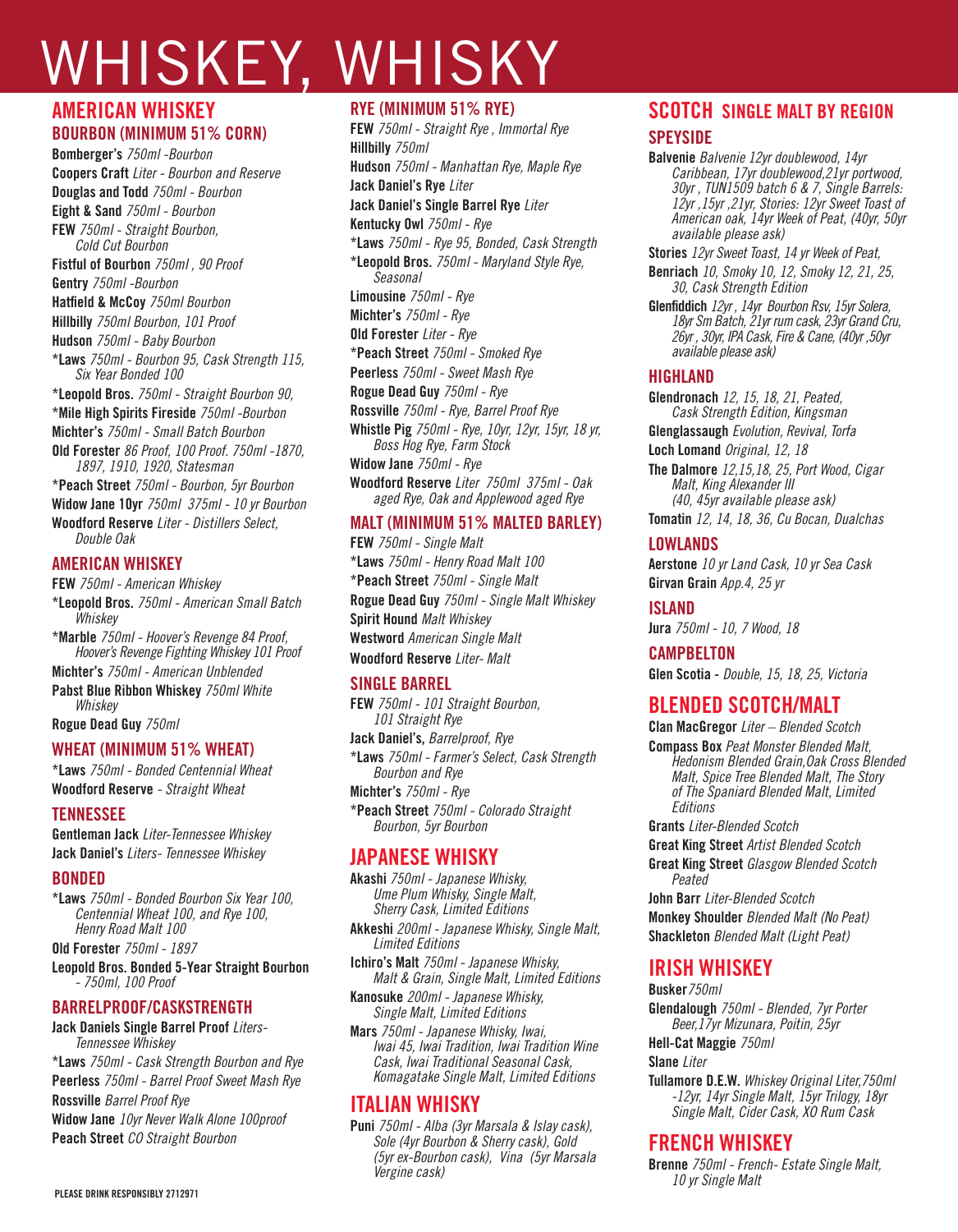# WHISKEY, WHISKY, LIQUEURS

# AUSTRALIAN WHISKY

Starward Nova *Single Malt* Starward Two Fold *Wheat & Malted Barley*

### PEATED WHISKEY

Akashi *750ml - Very Subtle Peat* Balvenie *14yr Week of Peat* Benriach *Curiositas, 21 Temporis, 30 Authenticas, 12 Peated port, Cask Strength Batch 2 , Smoky 10, Smoky 12*  Compass Box *Peat Monster* Glendronach *Peated* Glenfiddich *Fire and Cane* Glenglassaugh *Torfa* Great King Street *Glasgow* Ichiro's Malt *Malt and Grain* Jura *light peat* Mars *Tradition Light Peat* Shackleton *Light Peat*

Tomatin *Cu Bocan*

### FLAVORED

Akashi *750ml - Plum Flavor* Ballotin *750ml -Chocolate, Caramel, Mint, Bourbon Ball Whiskey* Compass Box *750ml - Orangerie*

- Jack Daniel's Tennesee Apple *Liter-Tennessee Whiskey*
- Jack Daniel's Tennessee Fire *Liter-Tennessee Whiskey*
- Jack Danie's Tennessee Honey *Liter-Tennessee Whiskey*

\*Leopold Bros. *750ml Apple, Cherry, Peach, Blackberry*

\*Mile High Spirits Fireside *750ml - Fireside Peach*

Modus Hoperandi Hop Flavored Whiskey

Revel Stoke *750ml - Pecan, Peanut Butter Pineapple, Root Beer, etc.*

Sheepdog Peanut Butter Whiskey *Liter*

# LIMITED EDITION

Akashi *Japanese Single Malt*  Akkeshi *Japanese Single Malt* Balvenie *Tun 1509 Batch 6 & 7* Compass Box George Remus *Reserve* Ichiro's Malt *Japanese Single Malt, Single Cask*  Kanosuke *Japanese Single Malt*  Kentucky Owl Laws Experiential Series *Cask Finish Release* Mars *Japanese Single Malt* Michter's *Toasted Collection, 10 Year Release* Old Forester *Birthday Bourbon* Whistlepig *Farmstock, Boss Hog* Widow Jane *Vaults 15yr* 

Woodford Reserve *Derby Bottle, Master's Collection*

# BUY THE BARREL

Avua Cachaca Barr Hill Tom Cat Gin 100 proof Bluecoat Gin **BenRiach** Few Bourbon, Rye **Glendronach** 

### UNIQUE FINISH

Akashi *Single Malt (sherry, brandy cask), Single Malt Sherry Cask (PX & Oloroso), Single Malt Pinot Noir cask*

Akkeshi *Single Malt (sherry, red wine, Mizunara Japanese oak cask)* 

Balvenie *14 Caribbean (Rum), 12 (Sherry), 17 (Sherry), 21 (Port)*

Brenne *Limousine and ex Cognac Casks*

Glendalough *7 (Porter Beer), 13 (Mizunara Japanese Oak)*

### Glendronach *(Sherry)*

Glenfiddich *IPA (IPA Beer Cask), 21(Rum Cask), Fire and Cane (Lighty Peated Ex-Rum Cask), 23 Grand Cru (cuvée cask)*

Hudson *Maple Rye*

Ichiro's *Malt Malt & Grain (world blend casks), Single Malt (Mizunara Japanese oak cask)*

Jura *10 (Bourbon, Sherry Cask), Seven Wood (7 types of new French Oak), 18yr (Bordeaux Cask)*

Kanosuke *New Born (shochu-filled ex-bourbon cask)* \*Laws *(Armagnac)*

Limousine *Rye (Limousine Cask)*

Mars *Iwai Tradition (wine, sherry cask), Komagatake (various casks), Iwai Tradition Wine Cask (red wine cask), Iwai Tradition Haru (Sakura cask)*

\*Mile High Spirits Fireside *Barrel Share- Beer Finished Whiskeys*

Puni *Alba (3yr Marsala & Islay cask), Sole (4yr Bourbon & Sherry cask), Gold (5yr ex-Bourbon cask), Vina (5yr Marsala Vergine cask)* 

The Dalmore *(Sherry)*, *King Alexander (6 Different Cask- Port, Madeira, Sherry, Marsala, Bordeaux, etc.)*

Tullamore D.E.W. *Rum Cask, Cider, 15yr (rum, sherry, bourbon)*

Whistlepig *12yr (Sherry, Madeira, Port)*

Widow Jane *Rye Applewood Stave, Oak Staved, Oak and Applewood, Decadence*

# CORDIALS/LIQUEURS

Ayiti Bitters *750ml - Haitian - Fèy Anmè Forest Bitter Liqueur, Zoranj Anmè Bitter Orange Liqueur, Kafé Anmè Haitian Coffee & Cocoa Liqueur*

Bols Liqueurs *Liter-Amaretto, Anisette, Apricot Brandy, Black Raspberry, Blackberry Brandy, Butterscotch Schnapps, White and Brown Cacao, Cherry Brandy, Coffee, Crème de Banana, Crème de Cassis, Crème de Menthe green and white, Crème de Noyaux, Blue and Orange Curacao, Ginger, Hot Cinnamon Schnapps, Lychee, Mango, Melon, Parfait Amor, Peach Brandy, Peach Schnapps, Peppermint Schnapps, Pineapple Chipotle, Pomegranate, Root Beer Schnapps, Sloe Gin, Sour Apple Schnapps, Strawberry, Triple Sec, Watermelon, Elderflower, Pumpkin*

Bubba's 750ml *Brown Spice Liqueur*

Glenglassaugh Herradurra Double Reposado Hudson Baby Bourbon Jack Daniel's Tennessee Whiskey Laws Bourbon Leopold Bros.

Marble Whiskey Mile High Spirits Whiskey Old Forester Whiskey Peach Street Colorado Straight Bourbon Spirit Hound Single Malt Whistle Pig Rye

Widow Jane 12yr Bourbon Woodford Reserve Bourbon Woodford Reserve Rye Woodford Reserve Double Oaked

### Boutari 750ml *Ouzo*

Chambord 750ml *Black Raspberry liqueur* Chinola Passionfruit *750ml- liqueur*  Dolce Nero 750ml *Espresso Liqueur* Dorado Triple Sec *Liter- 40 proof*  Dow's *Port*

Disaronno *Liter-Amaretto Liqueur* Drambuie *750ml - Scotch Liqueur*

Emmett's Irish Cream Faretti *750ml -Biscotti Liqueur 750ml -Chocolate Biscotti Liqueur*

Galliano L'autentico *750ml or 375ml-Vanilla Anise Liqueur*

Galliano Ristretto *750ml / 375ml-Coffee Liqueur*

Gioneli Liqueurs *Liter - Raspberry, Sour Apple, Triple Sec 30, Peppermint, Root Beer*

Kinky *750ml - Assorted Liqueurs*

\*Leopold Bros*. 750ml - Liqueurs- New York Sour Apple, 3 Pins Alpine, Cranberry, Cherry, Peach, Blackberry, Coffee, American Orange, Maraschino Liqueur*

Llords *Liter- Amaretto, Sour Apple, Banana, Black Raz, Blackberry, Buttercup, Coffee, Crème de Cacao white an dark, Crème de Menthe green, Blue and Orange Curaca, Elderflower, Melonair, Peach, Peppermint, Pomeganate, Root Beer, Triple Sec*

\*Marble Gingercello *750ml - Ginger Liqueur, Barrel Rsv. available*

\*Marble Moonlight Expresso *750ml - Coffee Liqueur* Mr. Black Cold Brew Coffee Liqueur

Passoa Passion Fruit *750ml - Liqueur*

Phillips *750ml - Liqueurs & Schnapps Selection*

\*Peach Street *750ml - Bier Schnapps with Ska*

Pomp & Whimsy *750ml -Honey Herbal Gin Liqueur* Ricura Cream *750ml Liqueur*

Richardo's Decaf Coffee Liqueur *750ml*

RumChata *Liter-Horchata liqueur, Frappachata*

Solerno *750ml -Blood Orange Liqueur*

\*Spirit Hound *375ml- Anise Sambuca Liqueur*

The Irishman *750ml - Irish Cream Liqueur*

The Knot *750ml - Irish Whisky Liqueur*

Tia Maria Coffee Liqueur

Tippy Cow*- Flavored Cream Liqueur*

Toschi Nocello *750ml- Walnut, Strawberry, and Lemoncello liqueurs* 

Trader Vic's Liqueurs*- Amaretto, Chestnut, Chocolate, Kona, White Chocolate, Macadamia Nut*

Villa Marzia*-750ml Limoncello*

Wondermint *Schnapps* Yehi Raki *750ml*